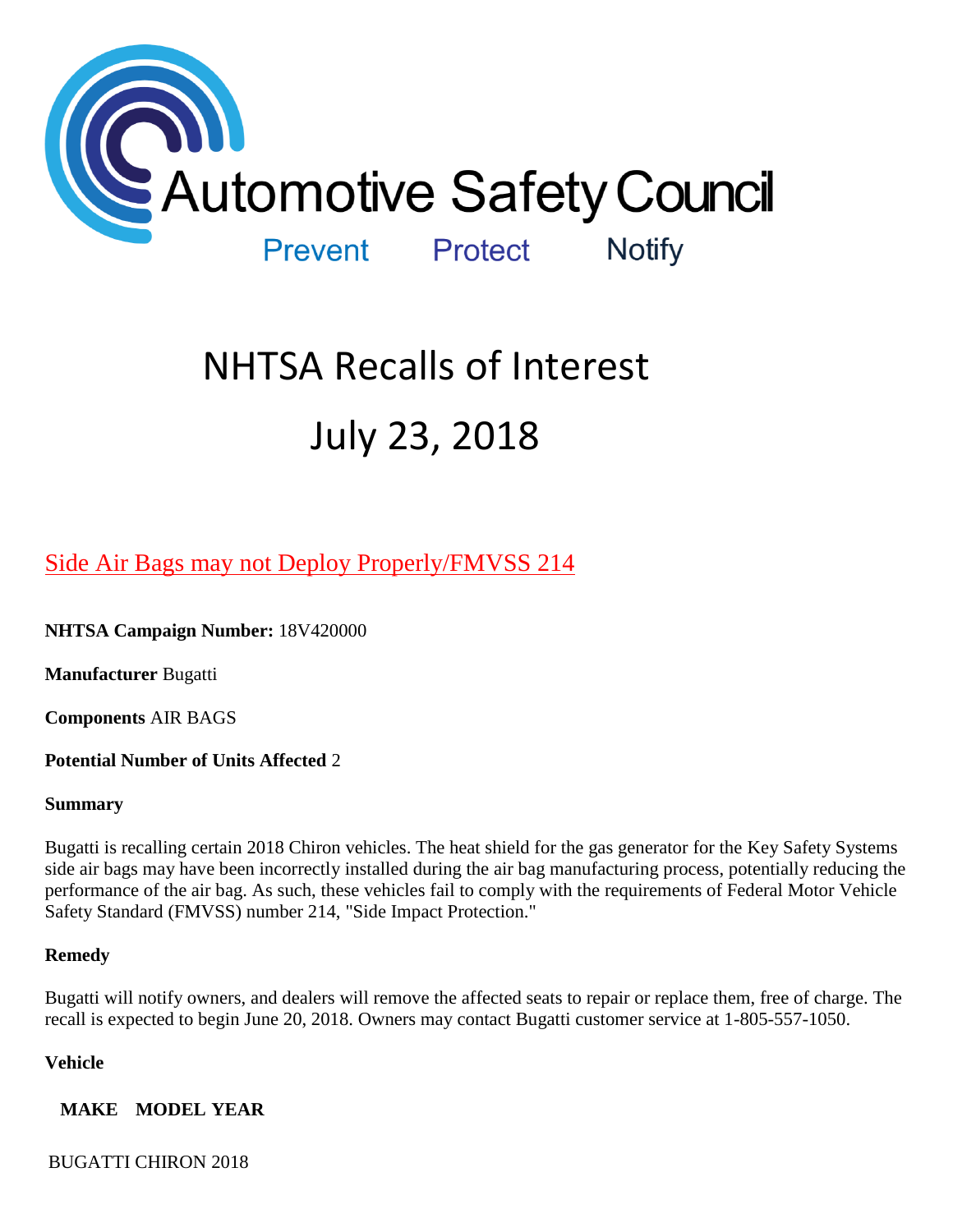# **NHTSA Campaign Number:** 18V426000

**Manufacturer** Mazda North American Operations

**Components** AIR BAGS

**Potential Number of Units Affected** 682

# **Summary**

Mazda North American Operations (Mazda) is recalling certain 2018 Mazda CX-5 vehicles. In the event of a side impact or rollover crash, the Ashimori side curtain air bags may not properly unfold during deployment. As such, these vehicles fail to comply with the requirements of Federal Motor Vehicle Safety Standard (FMVSS) number 226, "Ejection Mitigation."

# **Remedy**

Mazda will notify owners, and dealers will replace the curtain air bags, free of charge. The recall is expected to begin in July 2018. Owners may contact Mazda customer service at 1-800-222-5500, Option 4. Mazda's number for this recall is 2718F.

# **Vehicle**

# **MAKE MODEL YEAR**

MAZDA CX-5 2018

# [Passenger Frontal Air Bag Inflator May Explode](https://www.nhtsa.gov/recalls?nhtsaId=18V427#recalls380)

**NHTSA Campaign Number:** 18V427000

**Manufacturer** Volkswagen Group of America, Inc.

**Components** AIR BAGS

# **Potential Number of Units Affected** 237,947

# **Summary**

Volkswagen Group of America, Inc. (Volkswagen) is recalling certain 2005-2008 Audi A4 Sedan, A4 Avant, S4 Avant and S4 Sedan, 2007-2008 RS4 Sedan, 2004 RS4 Cabriolet, 2007-2009 A4 Cabriolet and S4 Cabriolet, 2005- 2011 A6 Sedan, 2006-2011 A6 Avant, and 2007-2011 S6 Sedan vehicles. These vehicles are equipped with certain Takata air bag inflators assembled as part of the passenger frontal air bag modules used as original equipment or replacement equipment. In the event of a crash necessitating deployment of the passenger frontal air bag, these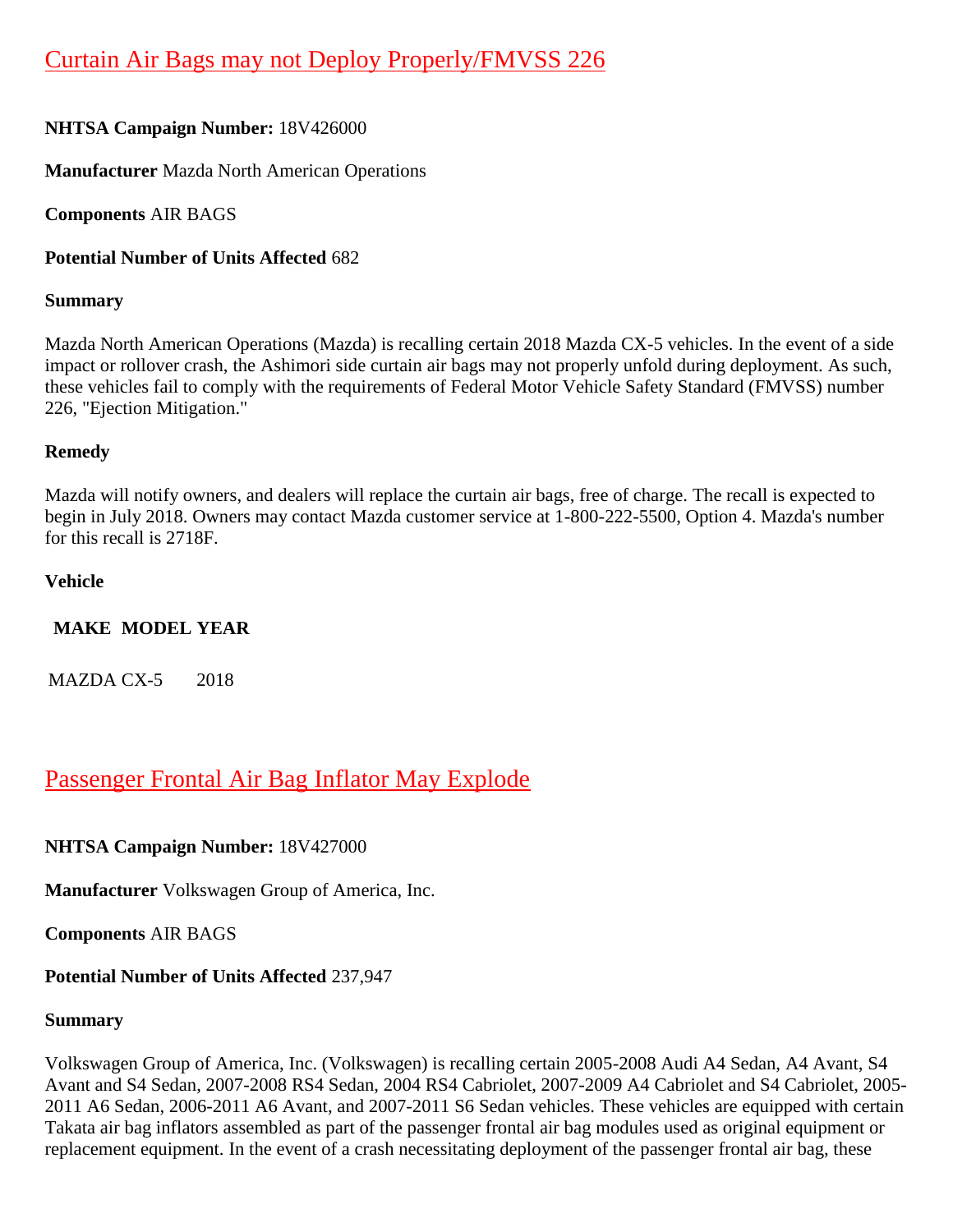inflators may explode due to propellant degradation occurring after long-term exposure to absolute humidity and temperature cycling.

# **Remedy**

Audi has notified owners, and dealers will replace the passenger frontal air bag with an alternate remedy part, free of charge. The recall began June 29, 2018. Owners may contact Audi customer service at 1-800-253-2834. Volkswagen's number for this recall is 69R7. Note: This recall supersedes recalls 16V382, 17V032 and 18V004 and includes vehicles that may have had their air bag previously replaced under one of those campaigns.

# **Vehicles**

|          | <b>MAKE MODEL</b>           | YEAR            |
|----------|-----------------------------|-----------------|
|          |                             |                 |
| AUDI A4  |                             | 2005-2008       |
|          | AUDI A4 CABRIOLET 2007-2009 |                 |
| AUDI A6  |                             | 2005-2011       |
| AUDI RS4 |                             | 2004, 2007-2008 |
| AUDI S4  |                             | 2005-2009       |
| AUDI S6  |                             | 2007-2011       |

# [Fuel Diaphragm Cracks may cause Fuel Leak](https://www.nhtsa.gov/recalls?nhtsaId=18V432#recalls380)

# **NHTSA Campaign Number:** 18V432000

**Manufacturer** Toyota Motor Engineering & Manufacturing

# **Components** FUEL SYSTEM, GASOLINE

#### **Potential Number of Units Affected** 114,998

#### **Summary**

Toyota Motor Engineering & Manufacturing (Toyota) is recalling certain 2007-2011 Lexus GS350 and GS450h, 2006-2013 Lexus IS350 and 2010-2014 Lexus IS350C vehicles, equipped with 3.5L V6 2GR-FSE gasoline engines. The Maruyasu diaphragms in the fuel pulsation dampers may harden over time and develop cracks, possibly causing a fuel leak.

# **Remedy**

Toyota will notify owners, and dealers will replace the fuel delivery pipe with a new pipe that has improved pulsation dampers, free of charge. The recall is expected to begin August 9, 2018. Owners may contact Lexus customer service at 1-800-255-3987. Toyota's number for this recall is JLF.